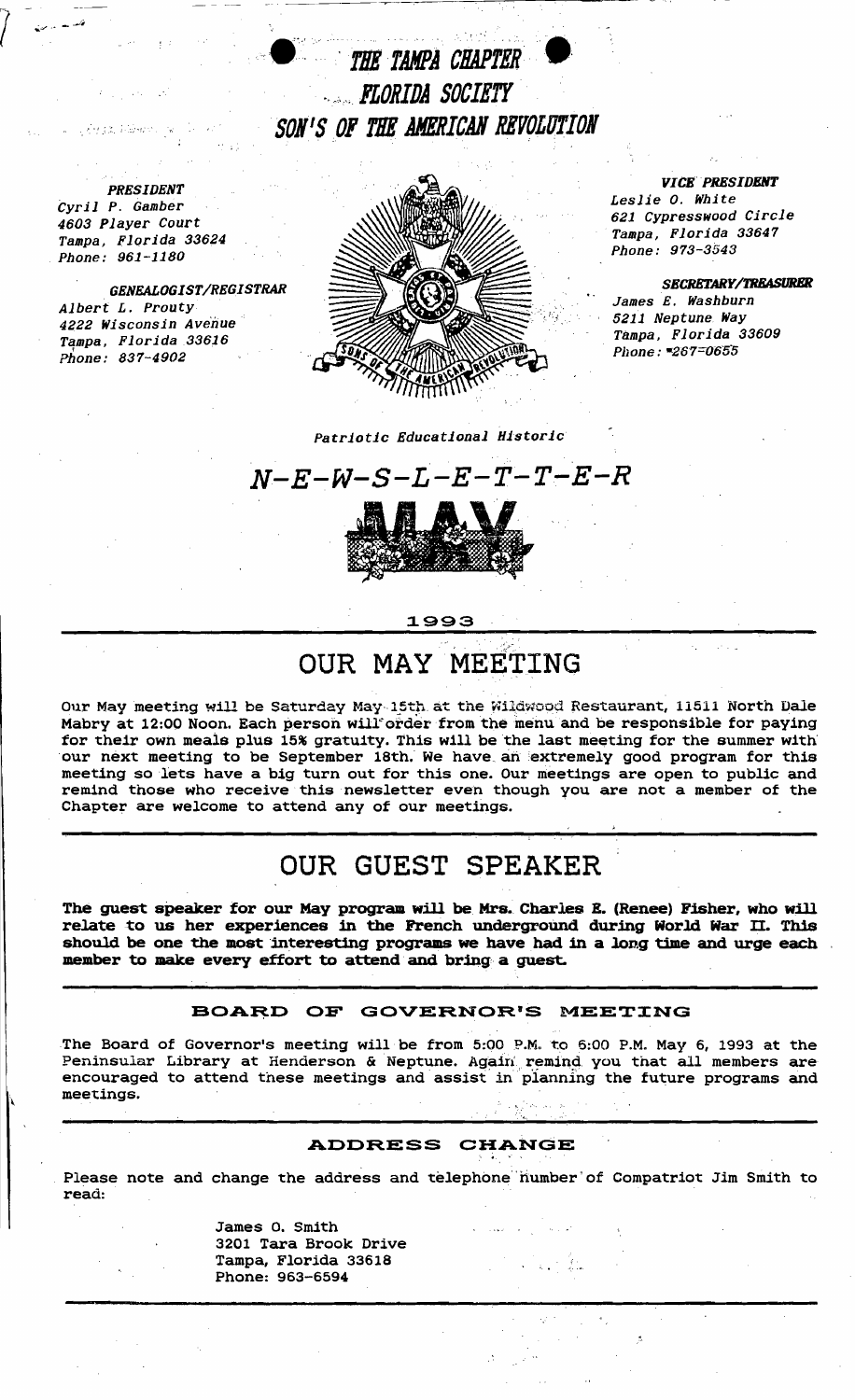Elwin Thrasher Leo Tyson Jr. Scott Mason

May 11 May 15 **May 30** 

**Contact State** 

MEETING **MINUTES OF** THE APRIL

39. 19 (锦绣) 10 TAMPA CHAPTER SAR MINUTES OF THE REGULAR MEETING HELD APRIL 17, 1993 AT THE WILWOOD RESTAURANT, DALE MABRY HIGHWAY, TAMPA, FLORIDA

The meeting was called to order by President Cy Gamber at 12.05 PM.

Chaplain pro-tem jim Washburn gave the invocation.

President Cy Gamber then led everyone in the piedge of allegiance to the flag and the SAR's in the SAR pledge.

The minutes of the March meeting having been published in the newsletter and mailed to all members, the reading of them was waived at this meeting.

Guest introduced by President Gamber included three SAR's or ex-SAR's who had been contacted by a letter of invitation to attend a Tampa Chapter meeting.<br>An SAR Membership Directory as published by the National Society had been acquired by Chapter member Martin Miller and in it were included the names of thirty SAR's who had Tampa addresses but who were not members of the Tamp Chapter nor attended its meetings. These individual were sent the letter of invitation and as a result Lonnie Barrow (a Past President of the St.<br>Petersburg Chapter), Robert Yarnell (who filed and Application for Reinstatement of membership following the meeting) and Chaplain Huntley joined us for this meeting.

Other guest included Mrs. Fini Richie, Mrs. Frances Compton, Mrs. Billie Washburn and Mr. Philip Hooker.

Treasurer Washburn gave the financial report for 1993 through the time of the BOG meeting on April 8th. For the year to that date income had been \$291 and expenses \$338 and the balance in the checking account was \$1,155. The report was accepted as read.

化三氯酸二氢

a ka wiliyek

2005年10月

President Gamber told of a letter he had received reminding the Chapter of the Archives Awareness Week in the City of Tampa. The week will be from the 8th of May through the 15th. Also the Genealogical Society is sponsoring a Genealogical Fair on the 15th to be held at the Public Library in downtown Tampa. The Tampa Chapter had a booth at the Fair last year and President Cy called for volunteers to man a booth this year. The hours are to be from 9 AM to Noon. Even though the 15th is the date of the Chapter's May meeting, with a little close scheduling both can be attended.

Ted Dickerson commented on the genealogical "information he had found in the copy of the SAR Membership Directory that he has and recommended it to the Chapter. √lie

President Gamber reported that Compatriot Jim Smith had informed him that the Law Enforcement and Rotc programs wold be carried out and one Cadet at the University of Tampa had already received and ROTC medal and certificate. Also Jim would get a count of the activities he and Jack Seymour have had at the VA Hospital to give to Compatriot Lonnie Barrow who is the State Chairman of the Veterans' Affairs Committee. The Chapter may get another streamer for its flag if it scores enough points from these activities.